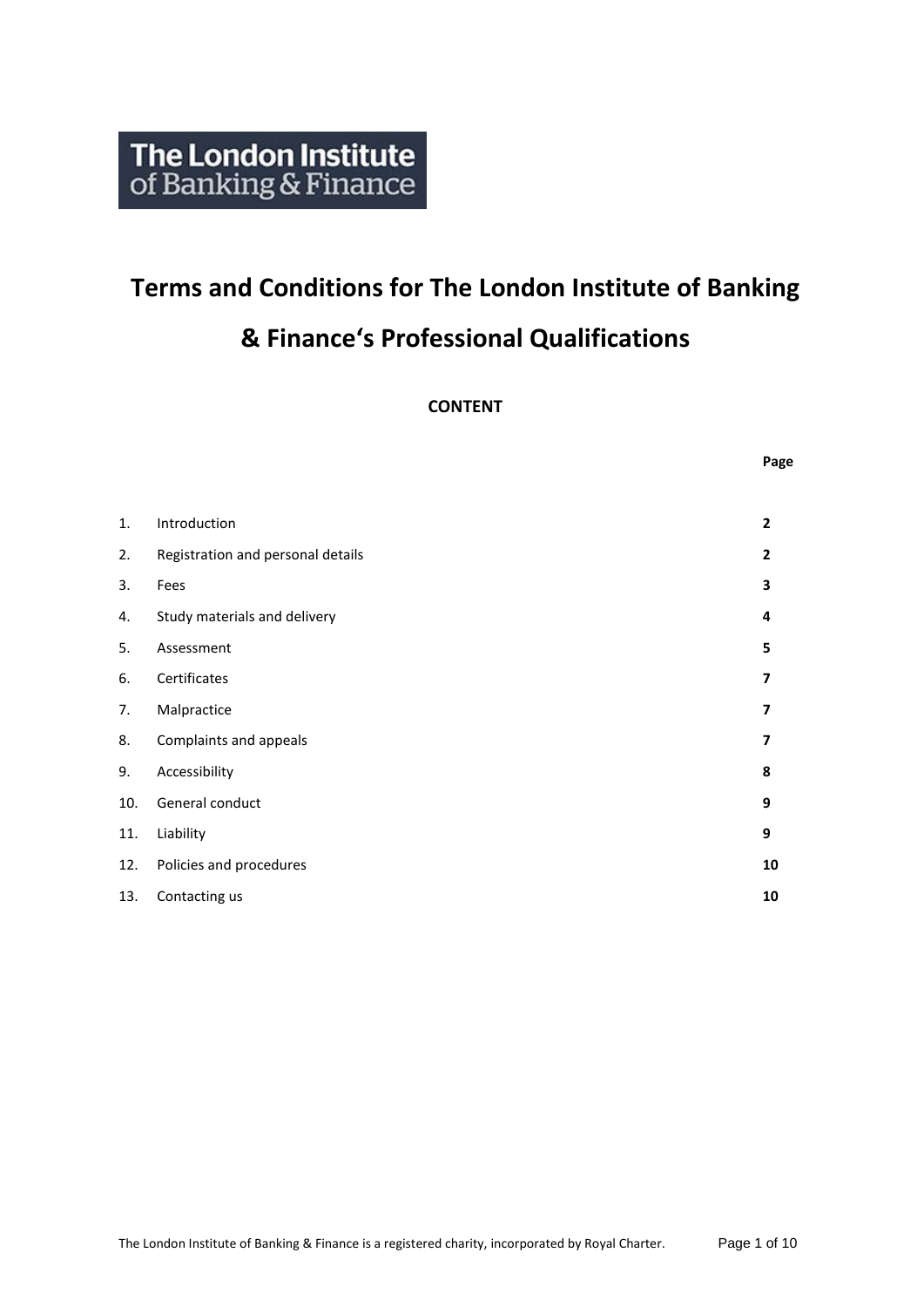## **1. Introduction**

1.1 These terms and conditions are applicable to all of our professional qualifications. It is recommended that you also familiarise yourself with the policies listed in section 12, as well as the student handbooks and qualification specifications.

## **2. Registration and personal details**

- 2.1 We keep you up to date with changes to any qualification or unit during your period of study. Such communications will be undertaken predominantly by email, but may include telephone, letter, our online learning platforms, text message and/or via our websites (**www.mylibf.com** or **www.libf.ac.uk)** as appropriate.
- 2.2 It is your responsibility to read all such communications, take note of any changes published via our websites and raise with us, in a timely manner, any circumstances that may affect your studies.
- 2.3 You should ensure that your contact details are kept up to date by advising our Student and Customer Services team or by updating the information online at **www.mylibf.com** using your secure login details.
- 2.4 It is important that your qualification and unit registration information is accurately recorded. This will be quoted in your registration confirmation email, and it is your responsibility to check these details and advise us of any amendments, if necessary.
	- 2.4.1 **Full name**: the name that you use when completing your registration will be the name that will be held on our database. This will be the name that will appear on any certificates generated. It should be your legal name as it appears on other documents such as passports or driving licences, for example. If the name held by us is incorrect, you must notify us as soon as you receive your registration confirmation email.
	- 2.4.2 **Address**: the address that you use when completing your registration is the address that will be held on our database, which will be used for mailings including delivery of materials and certificates, if applicable.
	- 2.4.3 **Units**: the unit(s) that you have been registered for is shown in your registration confirmation email.
	- 2.4.4 **Email address:** the email address that you use when completing your registration is the address that will be held on our database. This will be used for all email correspondence.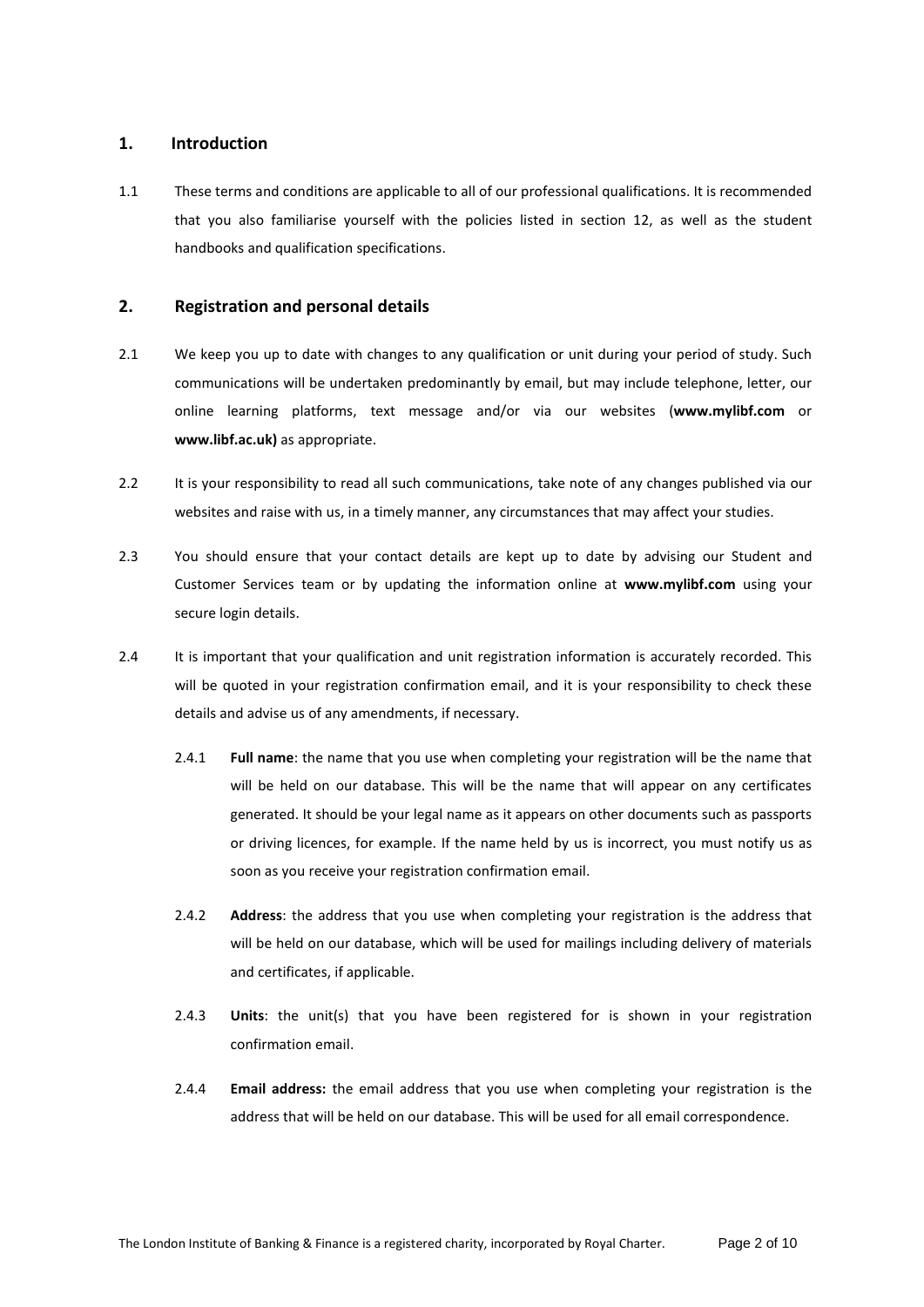- 2.5 To change the name we hold on your record, we will need to see a certified copy of your marriage certificate or change of name deed. The document must be certified as a true copy of the original by either your employer or by another professional such as a Doctor, Teacher, Solicitor, Lawyer, Banker or Police Officer and emailed to [customerservices@libf.ac.uk.](mailto:customerservices@libf.ac.uk) The certifier will need to:
	- State the following on the document, 'I have seen the original document and I certify that this is a complete and accurate copy of the original'
	- Write their name, position and/or capacity (e.g. lawyer/employer); contact address and telephone number
	- Add their signature and date

It may be necessary for us to contact you / the certifier further for verification of your request.

2.6 The registration time period varies depending upon the qualification being studied. Once this period has elapsed or, for certain qualifications, you fail an assessment attempt, you must pay to re-register for the qualification in order to continue with your studies. In addition, requests to defer a registration time period may also incur a fee. For details of a qualification's registration period please refer to the qualification's specifications on our website or your Important Registration Information.

## **3. Fees**

- 3.1 The fee(s) that you pay for your registration is also shown in your registration confirmation email.
- 3.2 The fees paid cover the following:
	- 3.2.1 Access to one set of online/hard-copy study materials for each unit(s) registered, as appropriate and as specified in the Important Registration Information document.
	- 3.2.2 One assessment component for each registered unit(s).
	- 3.2.3 Online access to the **MyLIBF** area of the website as well as access to *KnowledgeBank*, as appropriate.
- 3.3 The learning materials provided are deemed sufficient for you to study towards achieving the qualification. We may also make available supplements to the learning resources provided upon initial registration; such resources are optional. You may choose to use them if they suit your learning needs. The fees for optional resources are clearly set out on our website.
- 3.4 If you decide, after registration, that a qualification is not appropriate to your needs, you may cancel your registration within 14 calendar days of the course starting, irrespective of any deferrals that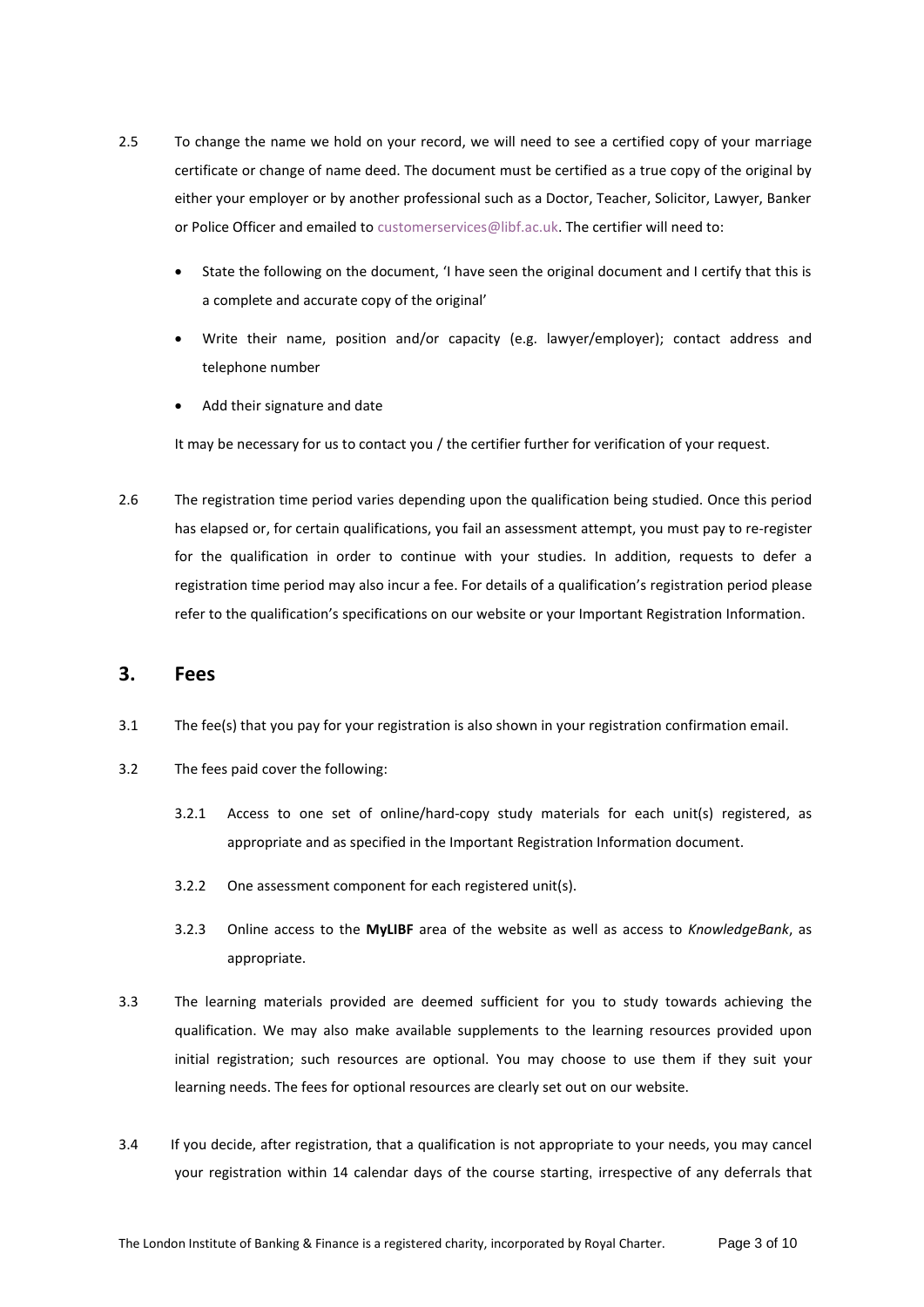may be applied. If you have already booked your exam with Pearson VUE (and are within the 14 day cancellation period), you will need to contact them directly at least 24 hours prior to the exam date to cancel it. If you do not cancel within this time, your booking will remain in place and we will be unable to issue a refund. After the period of 14 calendar days, all fees are non-refundable and nontransferable. If you have registered for a qualification where hard-copy study materials are provided, a full refund will be given providing all learning materials are returned to us, at your own cost, in their original condition.

- 3.5 Fees paid for additional optional study material will also be refunded if the materials are returned to us, at your own cost, in their original condition within 14 days of receipt.
- 3.6 Our additional study support resources that are provided in a digital format, are immediately accessible upon purchase. Therefore, by accessing these products, you acknowledge that you waive the right to the standard 14 day cancellation period. Your rights remain unchanged for goods or services that are deemed faulty, please contact our Customer Service Team in this instance.
- 3.7 Fees paid for the resit of an exam can be refunded if the resit is cancelled within 14 calendar days of us receiving payment. If you have already booked your exam with Pearson VUE (and are within the cancellation period), you will need to contact them directly at least 24 hours prior to the exam date to cancel it.

# **4. Study materials and delivery**

## **Study material**

- 4.1 For qualifications that have hard-copy study materials, these will be dispatched upon payment of registration or before the unit course start date. You should refer to the Important Registration Information for details of delivery. If you do not receive your materials within four weeks from the course start date you should contact the Student and Customer Services team (please see section 13).
- 4.2 For some qualifications, study materials are provided online only. You will be advised in your Important Registration Information if this applies to any units you are studying.
- 4.3 It is expected on some qualifications for you to undertake wider reading.
- 4.4 Online access to study materials is provided for the duration of the registration period only. Once this period has elapsed, access will be withdrawn.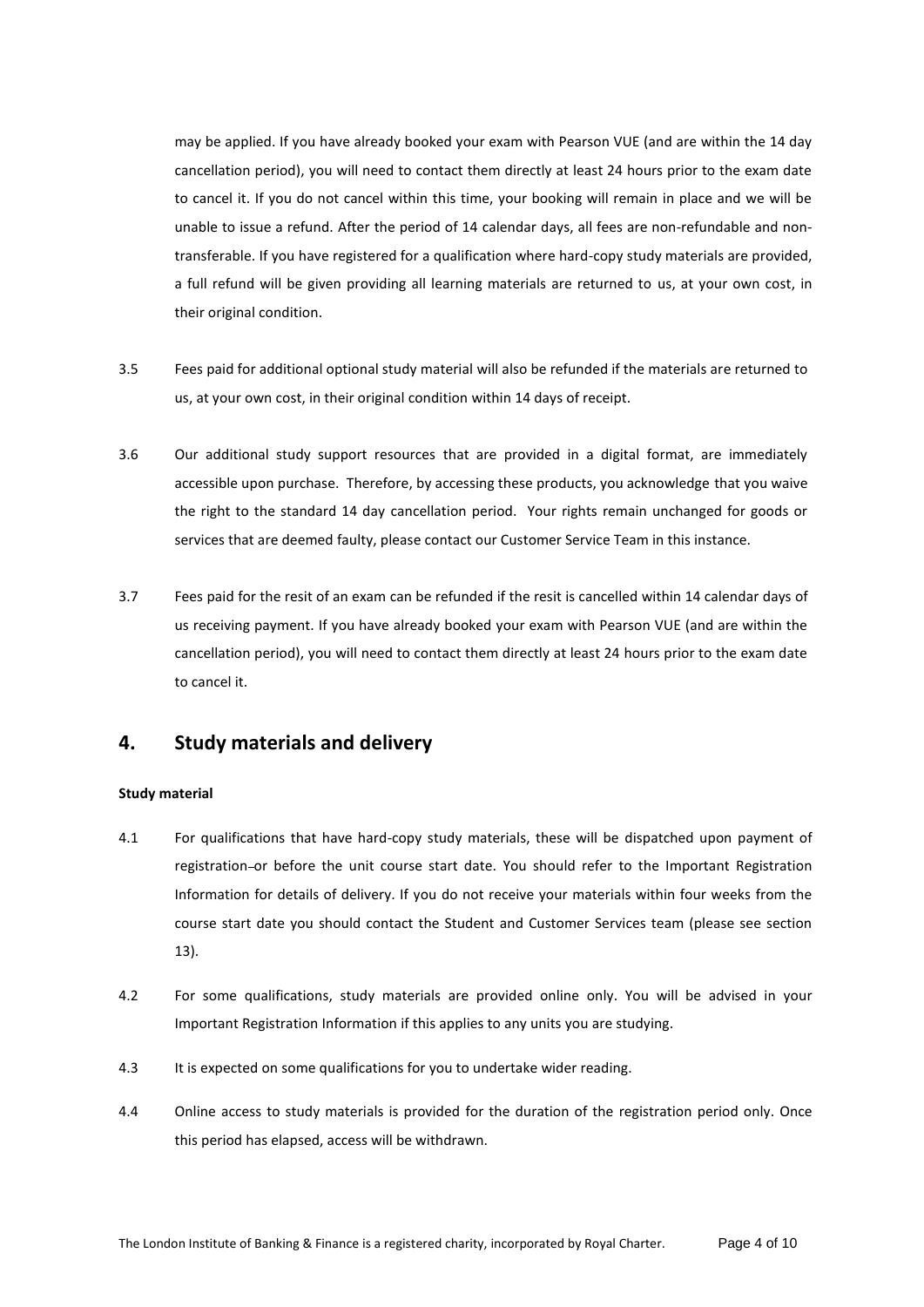4.5 It is your responsibility to access your course site and review any additional updates to ensure that you have all the relevant content required for your course of study.

### **Delivery**

- 4.6 Unless you have specified an alternative delivery address for your study material, this will be delivered to the preferred address quoted in the Important Registration Information.
- 4.7 When packages are returned to us undelivered, we will await contact from you to arrange redelivery. It is your responsibility to advise us if you have not received your materials. You can track your materials online at **www.mylibf.com** using your secure login details.

# **5. Assessment**

5.1 All programmes of study leading to an award by The London Institute of Banking & Finance include formal assessment(s) to test that you have met the intended learning outcomes of the qualification.

#### **Coursework**

5.2 All coursework is to be submitted by a set deadline; timescales are indicated within the Important Registration Information and on the course website.

#### **Exams**

- 5.3 Depending on the qualification, exams are held either daily or on set days and it is your responsibility to check before registering that any set dates do not clash with any other units you are sitting, or any other external commitments. Confirmation of the exam date will be in the Important Registration Information for set dates, or via an email sent from Pearson VUE for on-demand exams. You will be advised of your exam venue via your MyLIBF account. For Pearson VUE exams, an email will be sent from Pearson VUE with the exam venue details
- 5.4 You should familiarise yourself with the exam regulations via your MyLIBF account prior to attending an exam.
- 5.5 You should arrive at your exam venue at least 15 minutes before the scheduled exam time to allow time to complete the sign-in procedures. If you arrive more than 15 minutes late, you may be refused admission. Failure to adhere to the exam regulations or follow the instructions in your booking confirmation may result in one or more of the following: refused entry to your exam; removal of any marks awarded; charged for rebooking your examination.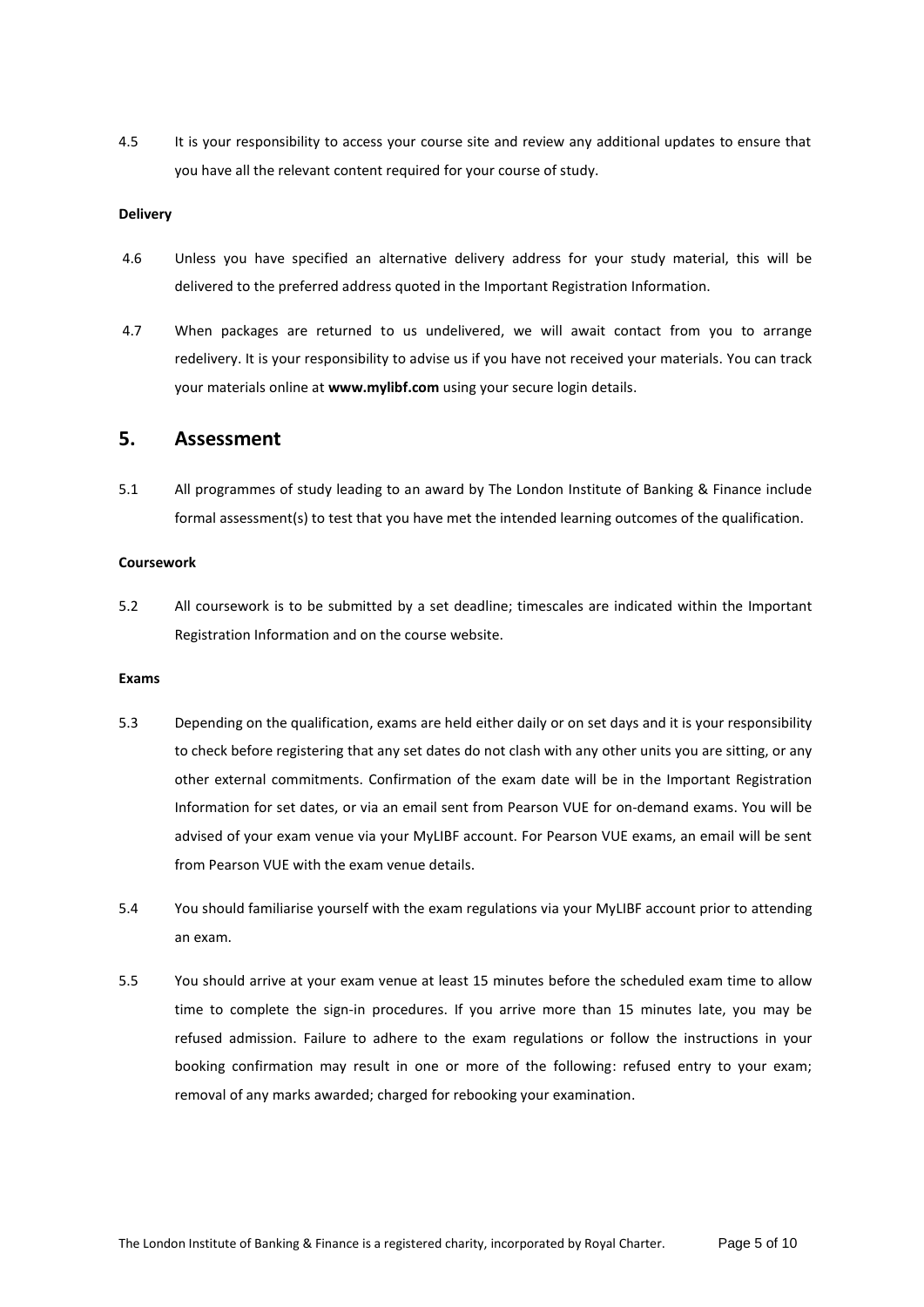- 5.6 You must produce identification to sit your exam. Please refer to the Student Handbook in your course site or our [examination centre requirements](https://www.libf.ac.uk/study/professional-qualifications/exam-and-assessment-information) for further information. Failure to produce such ID will result in you not being able to sit your exam, and you will forfeit your fee.
- 5.7 Your assessment (including both written and electronic examinations), and specifically the questions asked within the exam and your individual answers, remain our property and will not under any circumstance be returned or made available to you.

#### **Results**

5.8 For exams available on demand and sat at either Pearson VUE or via LIBF e-test, assessment results are available to you within 3-4 hours, but on rare occasions can take up to 24 hours Results for coursework or exams on set days will be available according to the study timetable for each qualification. Results are made available via **[www.mylibf.com](http://www.mylibf.com/)**; they will **NOT** be given by telephone or email.

#### **Assessment feedback**

5.9 Assessment feedback is provided in the form of either individual result analysis sheets for objectively tested exams, individualised assessment feedback or through a Chief Examiner's report, which provides feedback on the performance of the whole student cohort rather than individual students. The nature of the assessment feedback available depends upon which qualification is being undertaken. For further information on assessment feedback please contact the Student and Customer Services team (see section 13).

#### **Resits**

- 5.10 If you fail an assessment you must re-register with us before you can book a new date to resit the assessment.
- 5.11 You will need to resit only those units failed. The resit fee remains the same regardless of the number of units you need to resit. You cannot pay for your resit until we have received a record of your previous results. This usually takes up to 24 hours for exams sat at Pearson VUE.

## **Resubmissions**

- 5.12 For the coursework element of certain qualifications, you may elect to pay and resubmit your failed coursework. A resubmission enables you to amend your work on the failed coursework and resubmit rather than retake a new piece of coursework. Alternatively, you may decide to resit and undertake a new coursework assignment on a later session.
- 5.13 Resubmission has only a Pass or Fail outcome and no mark is allocated. Examiners will decide whether your coursework has now reached the minimum standard required to pass. If it does, the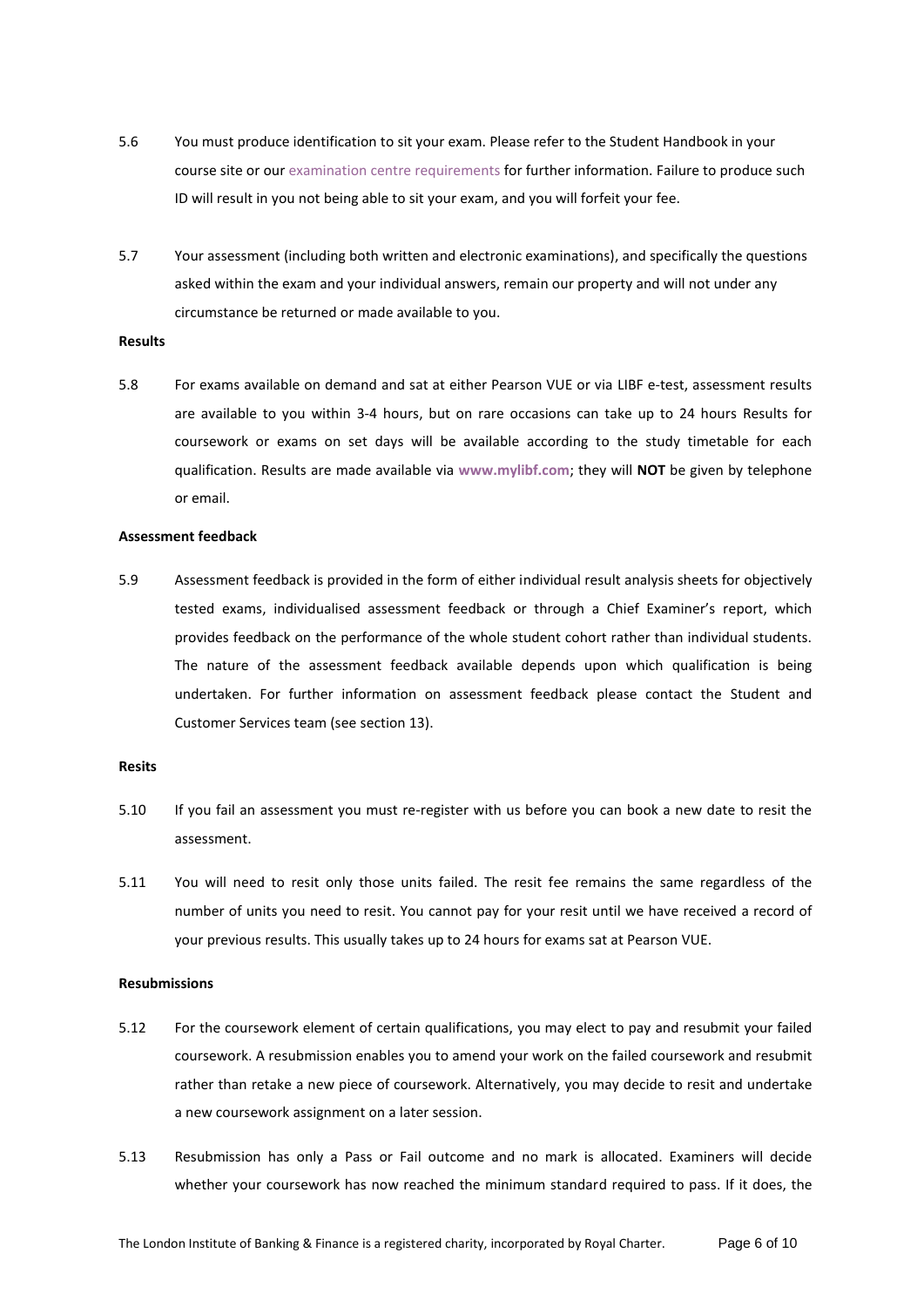mark will be capped at the pass mark for that coursework. You will not receive feedback on your resubmitted coursework.

- 5.14 Students must apply to resubmit their coursework within ten working days of the release of the original result. Resubmissions must be submitted within one calendar month of the release of the original result.
- 5.15 Students may cancel their resubmission providing it has not been uploaded; however, a refund is only available if cancelled within 14 days of your payment and prior to the coursework submission deadline.
- 5.16 Further information regarding resubmissions is available on the course website.

## **6. Certificates**

- 6.1 You will be sent an overall qualification certificate upon successful completion of the qualification. A certificate will be sent to you within 30 working days of completing the qualification (completion is defined as the date of issue of results of the final unit of a qualification).
- 6.2 For further details refer to the **[Certification Policy](https://www.libf.ac.uk/docs/default-source/shared-fc-cpq-policies/fc-cpq-certification-policy.pdf?sfvrsn=9448d_16) and Procedures.**

# **7. Malpractice**

- 7.1 For the purpose of this document 'malpractice' is defined as: Any act, or failure to act, that threatens or compromises the integrity of the academic process or the validity of our qualifications and their certification. This includes: acts of plagiarism or other misconduct; and/or actions that compromise our reputation or authority of our centres, officers and employees.
- 7.2 For further details of student malpractice, including examples of what may constitute malpractice and possible sanctions, refer to th[e Student Malpractice Policy and Procedures.](https://www.libf.ac.uk/docs/default-source/cpq/cpq-policies/cpq-student-malpractice-policy.pdf?sfvrsn=9cc9408d_30)

# **8. Complaints and appeals**

## **Complaints**

- 8.1 We are committed to providing a high standard of service to our students to make sure that their concerns are dealt with fairly, openly and honestly.
- 8.2 For further details of how we handle a student complaint or appeal, refer to the Complaints Policy [and Procedures.](https://www.libf.ac.uk/docs/default-source/cpq/cpq-complaints-policy.pdf?sfvrsn=5403258d_2)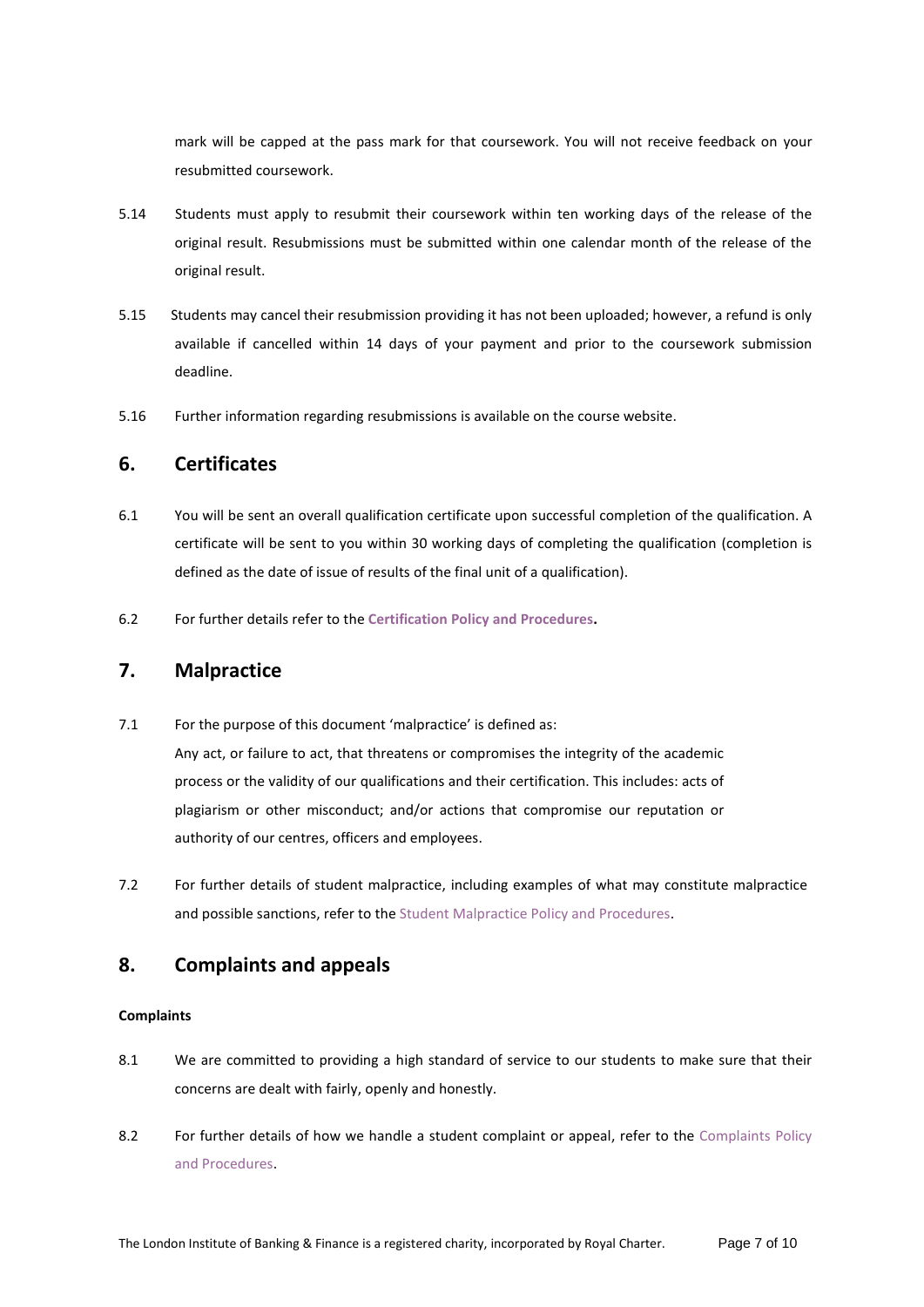#### **Appeals**

- 8.3 The appeals process is available to all students on a programme of learning with us with the exception of students who have had their registration suspended. You have the right to appeal certain decisions that have been made in the course of the assessment of your programme of learning or CPD activities.
- 8.4 For further information on how appeals are dealt with, refer to th[e Appeals Policy and Procedures.](https://www.libf.ac.uk/docs/default-source/cpq/cpq-policies/appeals-policy-and-procedures-march-2021.pdf?sfvrsn=7897248d_2)

# **9. Accessibility**

#### **Equal opportunities**

- 9.1 We are committed to creating a culture in which diversity and equality of opportunity are promoted and in which unlawful discrimination is not tolerated.
- 9.2 You must abide by the principles set out in the Equality and Diversity Policy when undertaking any activity related to studying for a qualification.
- 9.3 We design qualifications and assessments to ensure that they are delivered and assessed in a way that will not subject students to discrimination, and in such a way as to challenge stereotypes and address inequality. Qualifications are designed to reduce the chance of inadvertent discrimination and both support material and written questions for exams are designed to maximise readability, legibility, appearance, presentation and layout.
- 9.4 We endeavour to ensure that students have fair and equal access to the same subjects and that they are assessed without discrimination. For further information please see the [Equality and Diversity](https://www.libf.ac.uk/docs/default-source/About-us-docs/equality-and-diversity-policy.pdf?sfvrsn=db34408d_12)  [Policy.](https://www.libf.ac.uk/docs/default-source/About-us-docs/equality-and-diversity-policy.pdf?sfvrsn=db34408d_12)

## **Special considerations**

- 9.5 Special considerations apply to students who believe they have been disadvantaged during, or just before, an assessment because of an injury, illness or other unforeseen circumstances beyond their control that may have adversely affected their performance in one or more assessments. We recognise that, as a result of such circumstances, some students may not be able to demonstrate their true level of ability during an assessment.
- 9.6 For full details on special considerations applications and examples of potential outcomes, visit the [Special Considerations Policy and Procedures.](https://www.libf.ac.uk/docs/default-source/cpq/cpq-policies/pe-spec-con-policy-(3).pdf?sfvrsn=2fb3268d_2)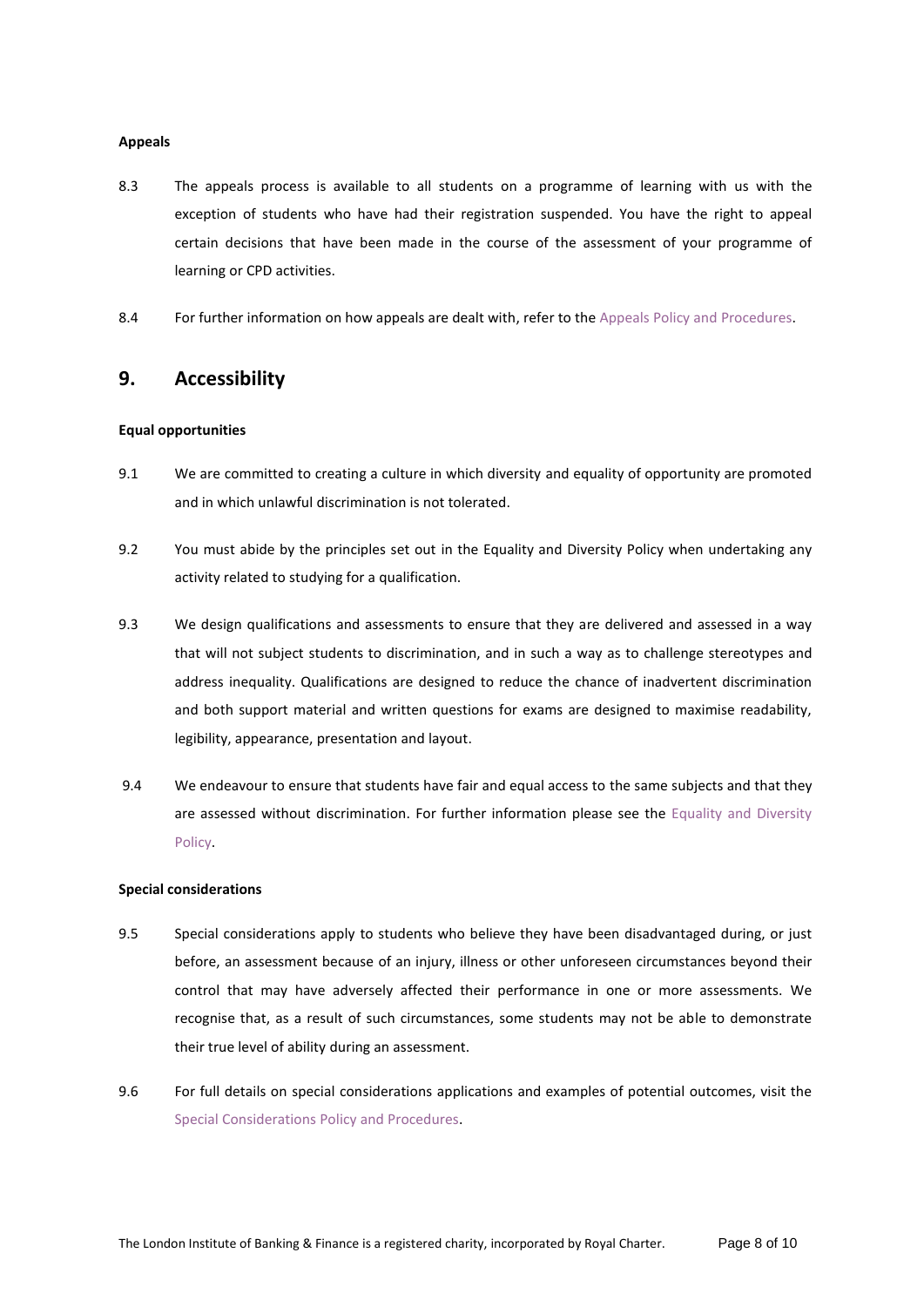#### **Reasonable adjustments**

- 9.7 We realise that students can suffer from learning difficulties, illnesses or disabilities which may prevent them from demonstrating their true level of ability during an assessment. The Reasonable Adjustments policy is intended to address the needs of students and endeavours to provide flexible assessment arrangements.
- 9.8 For full details on reasonable adjustments criteria and applications, refer to the [Reasonable](https://www.libf.ac.uk/docs/default-source/cpq/cpq-policies/pe-reasonable-adjustment-policy.pdf?sfvrsn=32fc248d_2)  [Adjustments Policy and Procedures.](https://www.libf.ac.uk/docs/default-source/cpq/cpq-policies/pe-reasonable-adjustment-policy.pdf?sfvrsn=32fc248d_2)

#### **Data protection**

9.9 We are committed to following good practice for handling personal information in accordance with the relevant data protection legislation. For full details on data protection refer to the [Data](https://www.libf.ac.uk/about-us/data-protection-privacy-cookie-policy)  [Protection / Privacy statement.](https://www.libf.ac.uk/about-us/data-protection-privacy-cookie-policy)

# **10. General conduct**

10.1 You are expected to conform to acceptable standards of behaviour, honesty and integrity and behave with respect, courtesy, and in a professional manner at all times towards our staff, other students and any other individual involved in any part of the delivery of a qualification. For further information please refer to the [Student Disciplinary Policy and Procedure.](https://www.libf.ac.uk/docs/default-source/cpq/cpq-policies/student-disciplinary-policy.pdf?sfvrsn=2)

## **11. Liability**

- 11.1 We shall have no liability, whether under these terms and conditions or otherwise, to reimburse or indemnify you in respect of any loss of earnings, income or profit that may be incurred by you or your employer as a result of registering for, studying or being examined on any qualification awarded by us*,* or as a result of us rejecting an application to register for any qualification.
- 11.2 We are a provider of qualifications that are recognised by the Financial Conduct Authority as being appropriate for certain regulated functions. However, it is your responsibility to be aware of and adhere to any additional regulatory requirements associated with these roles as set out in the FCA Handbook. Please refer to the Financial Conduct Authority for further information.
- 11.3 We shall have no liability for any failure or inability on our part, or on the part of Pearson VUE or any other body, to provide any exam or venue for any exam unless the failure or inability shall have taken place within the 24-hour period immediately prior to the time when the exam was due to have commenced. In such circumstances the liability shall be limited to reimbursing reasonable travel costs incurred by you in travelling to the venue.